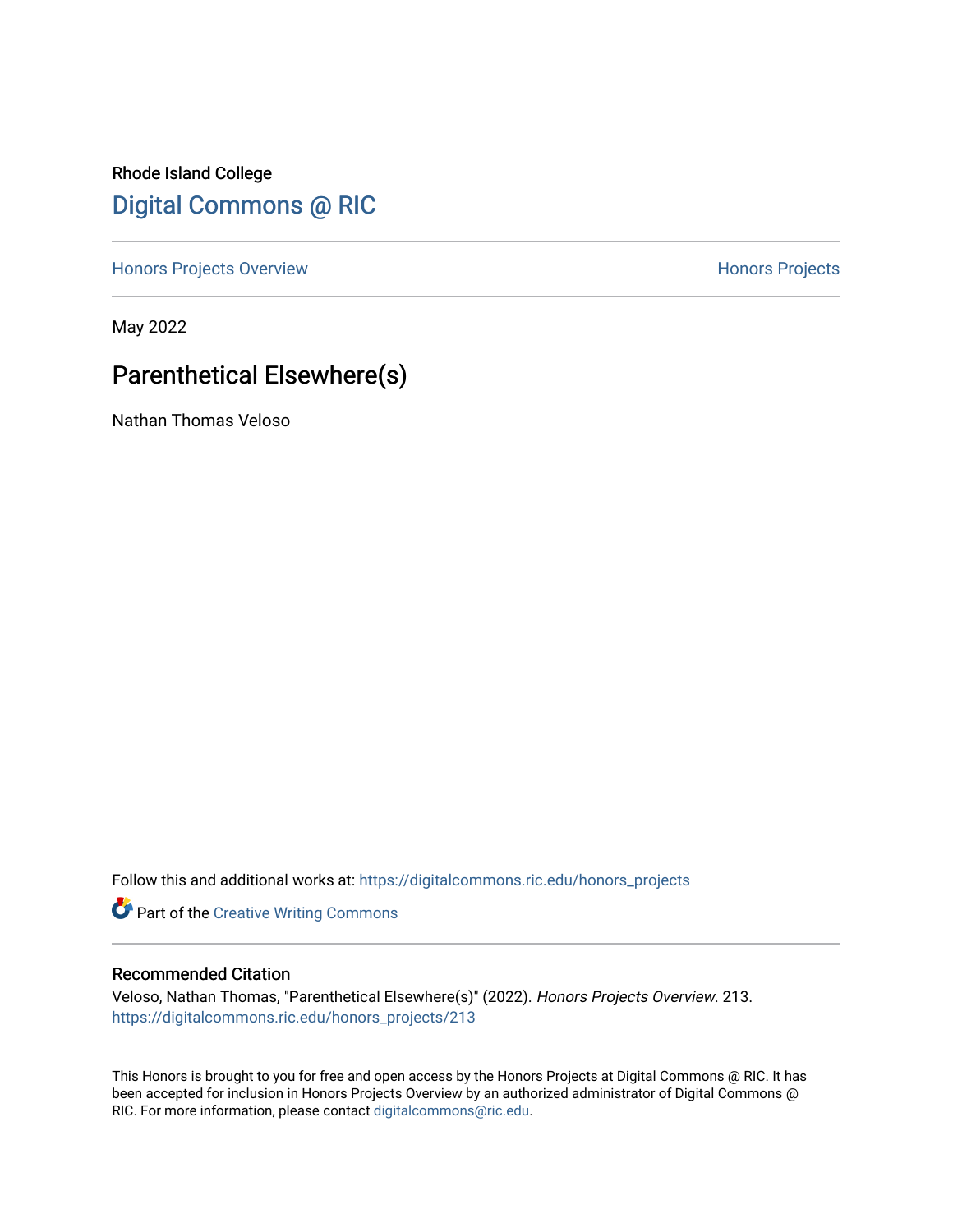# PARENTHETICAL ELSEWHERE(S)

By

Nathan Veloso

An Honors Project Submitted in Partial Fulfillment

Of the Requirements for Honors

In

The Department of English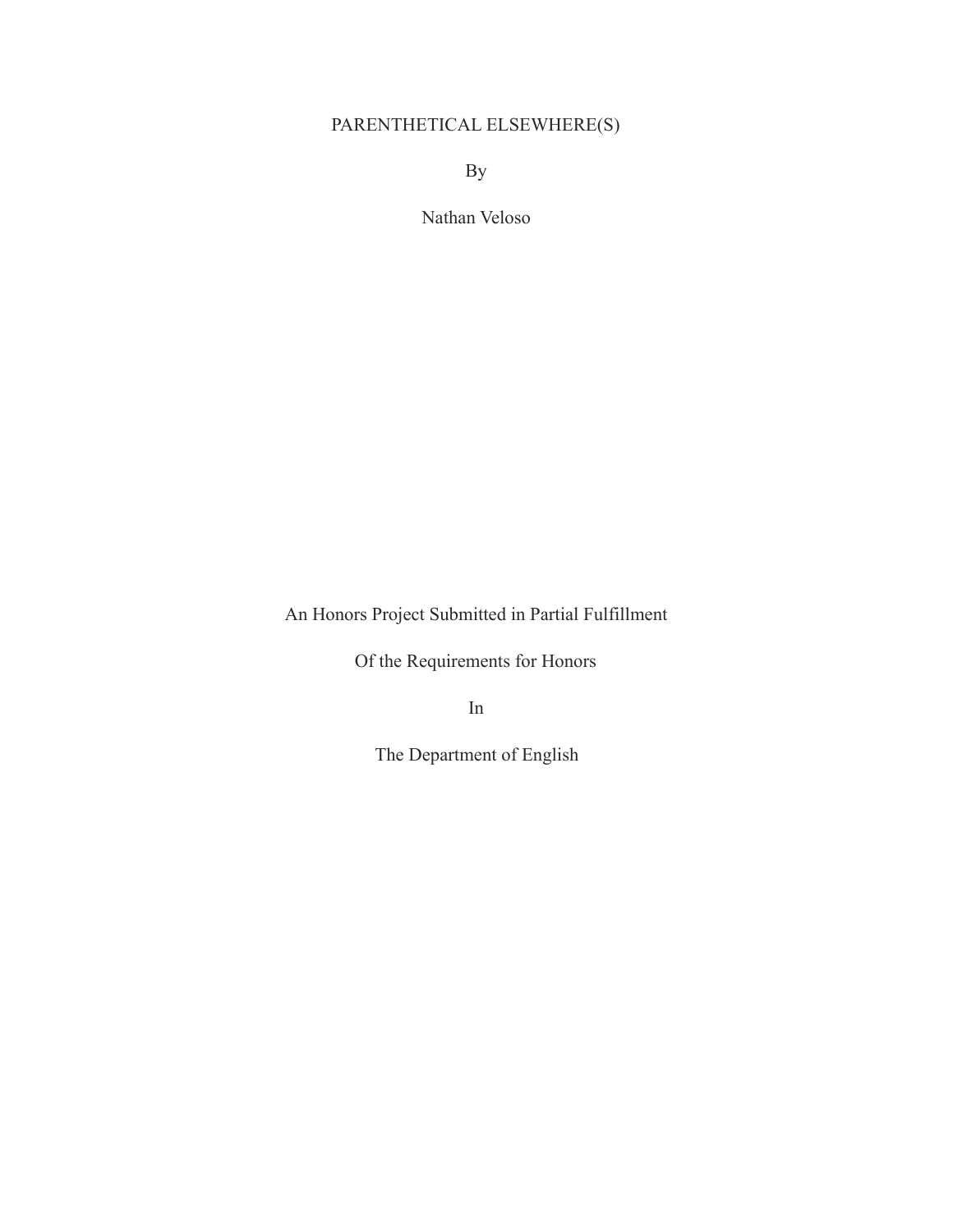"Parenthetical Elsewhere(s)"

# An Undergraduate Honors Project Presented By Nathan Veloso

The Department of English

Approved:

Thesis advisor Date  $\mathcal{L}_\text{max}$  , and the set of the set of the set of the set of the set of the set of the set of the set of the set of the set of the set of the set of the set of the set of the set of the set of the set of the set of the Honors Committee Chair Date

 $\mathcal{L}_\text{max}$  , and the set of the set of the set of the set of the set of the set of the set of the set of the set of the set of the set of the set of the set of the set of the set of the set of the set of the set of the

 $\mathcal{L}_\text{max}$  , and the set of the set of the set of the set of the set of the set of the set of the set of the set of the set of the set of the set of the set of the set of the set of the set of the set of the set of the

Department Chair Date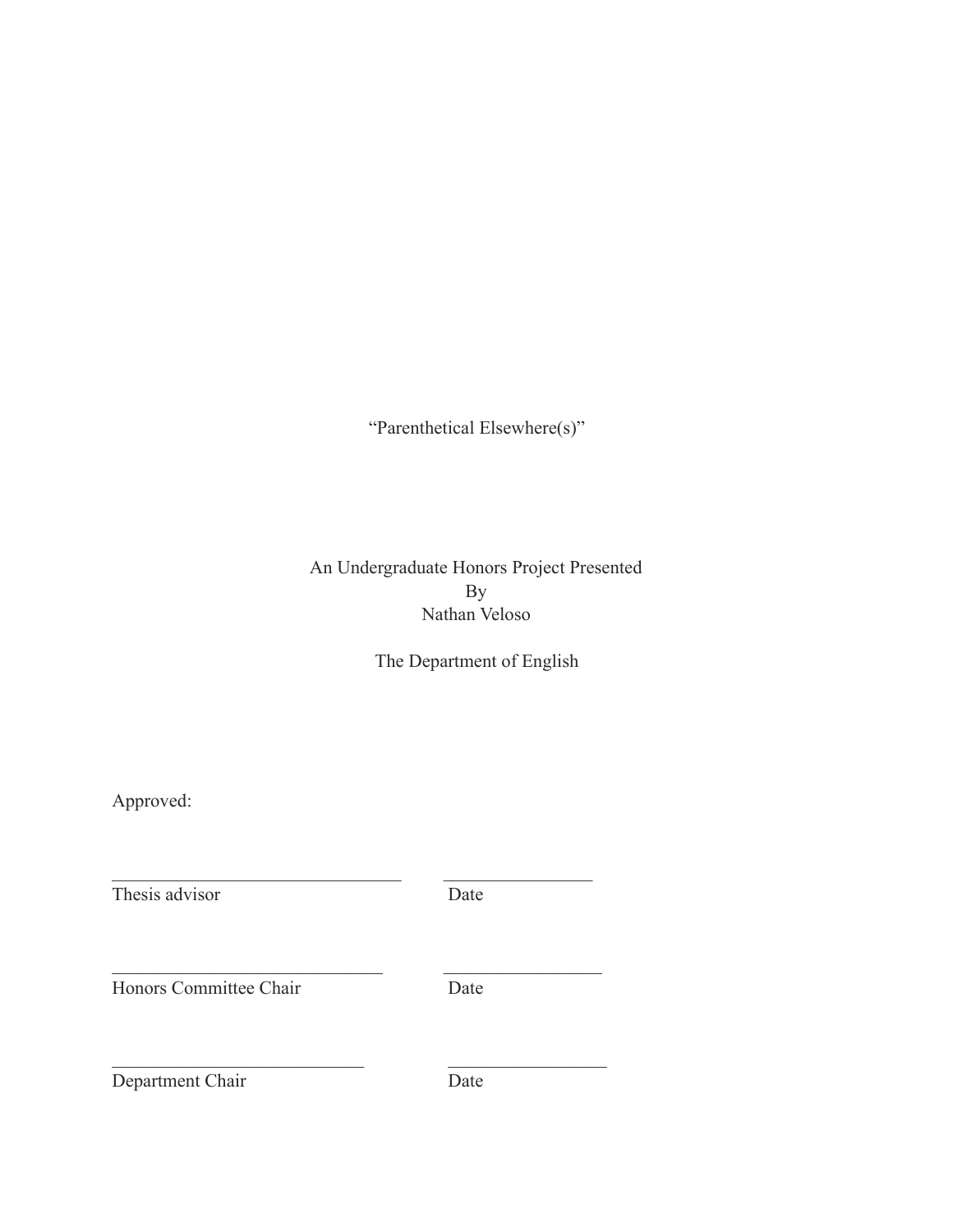## TABLE OF CONTENTS

EOS: AN AUBADE… 1 ARS POETICA… 2 AMBER-FINGERED ALPHABET… 3 THE DISTANCE BETWEEN RESONANCE… 4 CARNAL MUSIC… 5 PARENTHETICAL ELSEWHERE(S)… 7 A COLLECTIVE COUNTERPOINT… 9 *DISJECTA MEMBRA NOCTIS*… 11 HAZEL… 12 FUGUE… 14 *LAIC*… 17 *SILENTIVM*… 18 NOCTURNAL… 21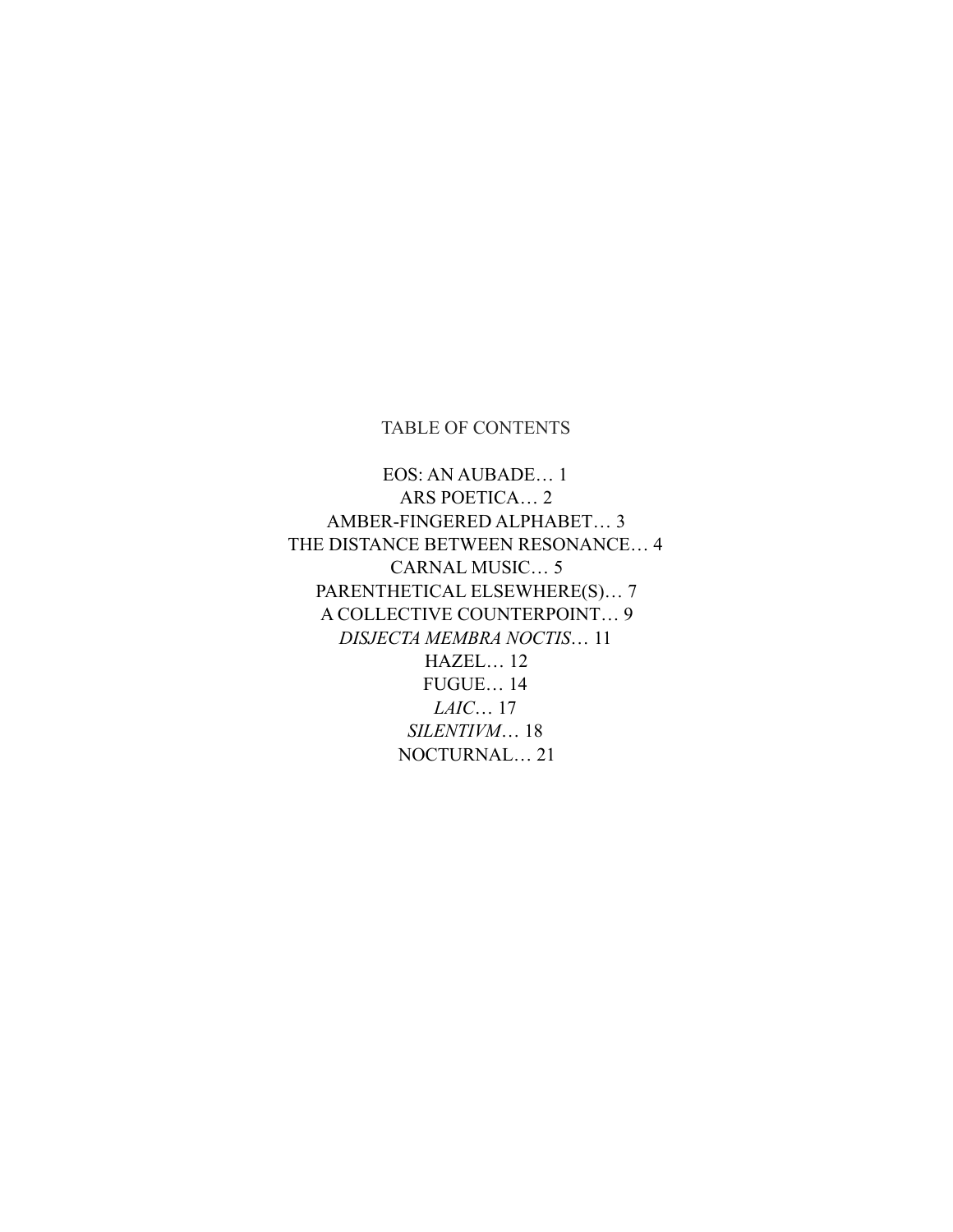*for Gustaf Sobin*

"only words could catch words: keep them (our selves inside them) from the flagellant whir,

from being wingbeaten into the else, the ever extracting where."

— Gustaf Sobin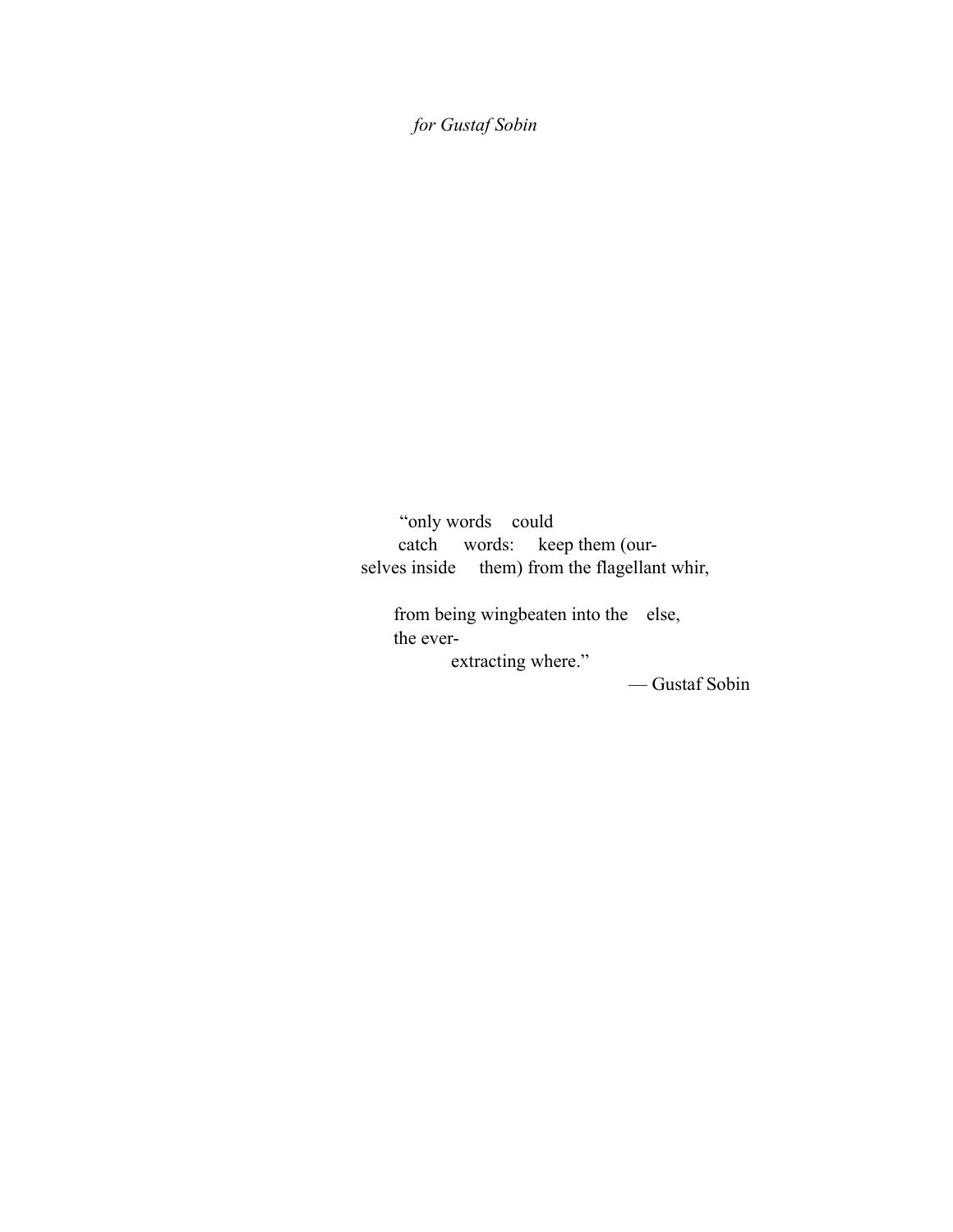## EOS: AN AUBADE

…crumbling, gathers

limbs writ in

stone-water

———————

shadows '

sibilant frost

flowers

the sun through marble-air

———————

…rippling, glittering-gray ribs

say that

there are several openings

to the sea, and I

am with you, and I

listen intently

and bending wetness backwards, a lone

 $\overline{\phantom{a}}$ 

rose

answers for me

as daybreak stretches for daybreak,

a thousand relict colors of green

———————

and sand sound and drift with this lacuna that is lyric.

1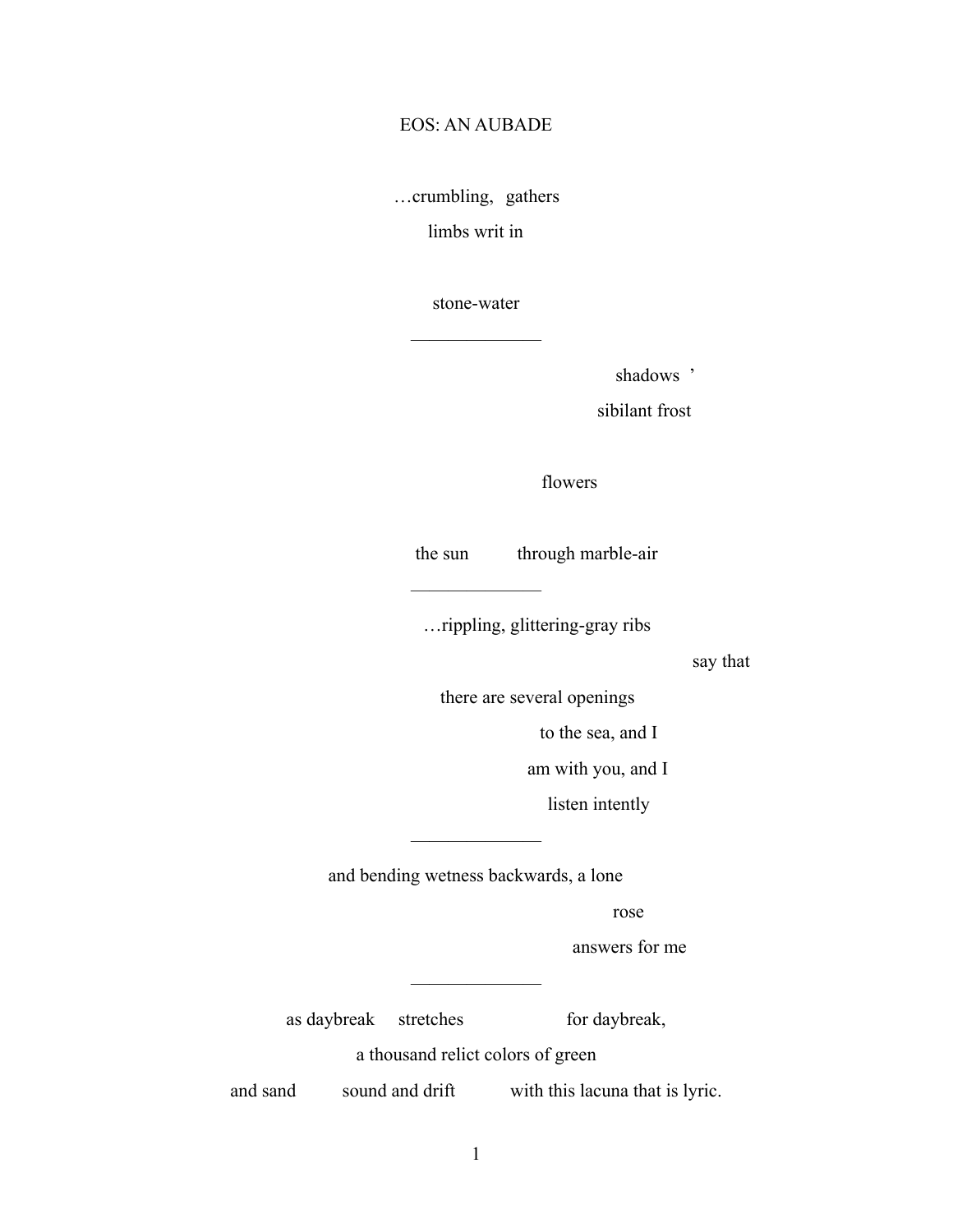#### ARS POETICA

lifting the iridescence collapsed in their throats,

you light rifts into gravity. the fragrance in false-scents leads you to oscillate through air-hours,

to track the wind, the rays of hair that must be our own.

you leave the grace of cracks

visible and venting for verbing.

in that phosphorus light,

you curl, mis-

spell the sight of leaves sounding

into a-perfect grammar,

enjambing the temporality of angels, that reverberation committing to flowing parentheticals.

2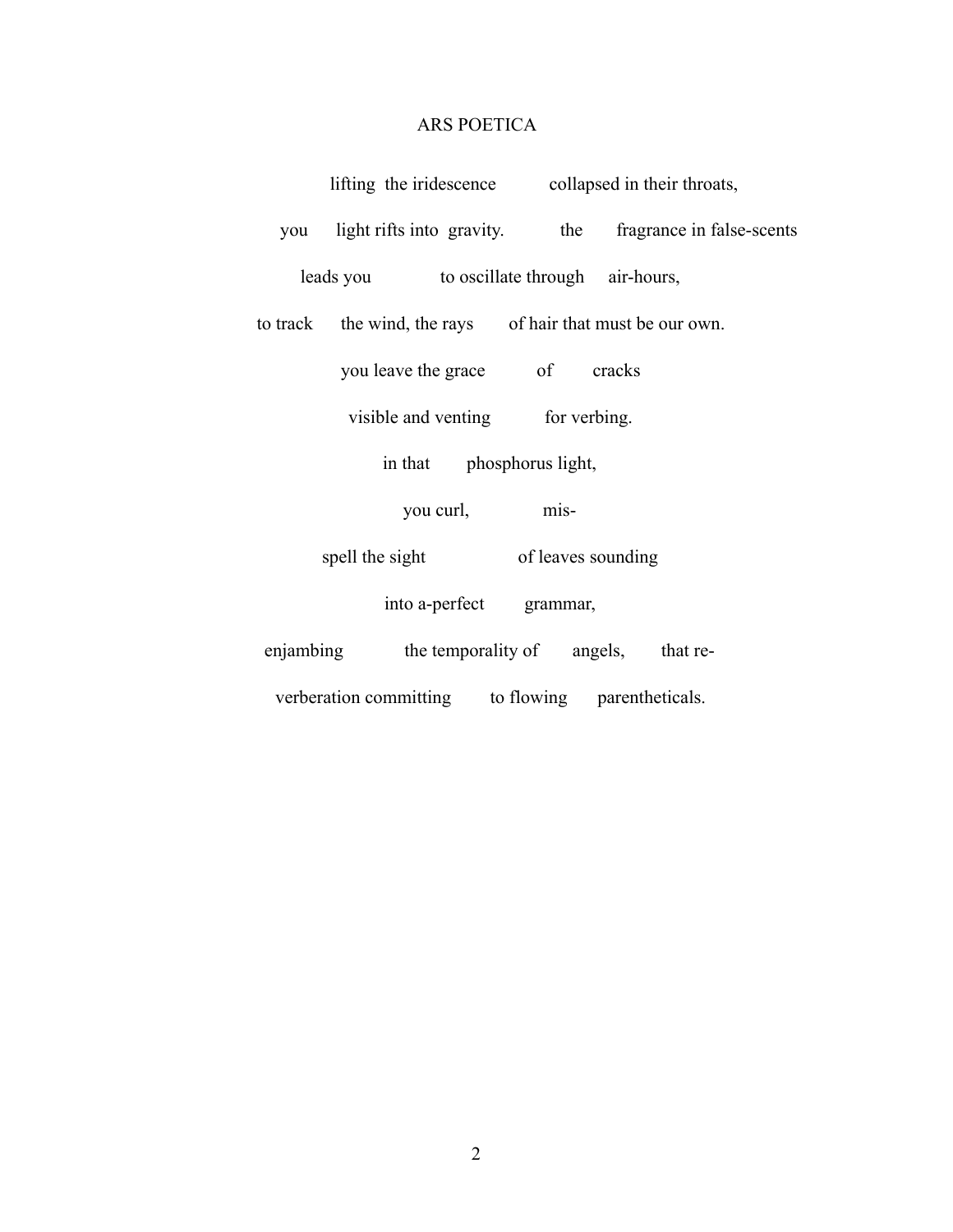#### AMBER-FINGERED ALPHABET

we've seen the sound of moon-beams twirl, seep, through flesh,

your buoyed wrists at dawn, blushing, now, their unwordly suppletion.

name us grammarians, and I'll make thighs from your midsummer.

> give us this amberfingered alphabet that threads thaw along your midsection,

so that in May, we may spell your blood as the holy burn of bronze.

yes, here,

there

spreads a numb swell of syzygy inflections.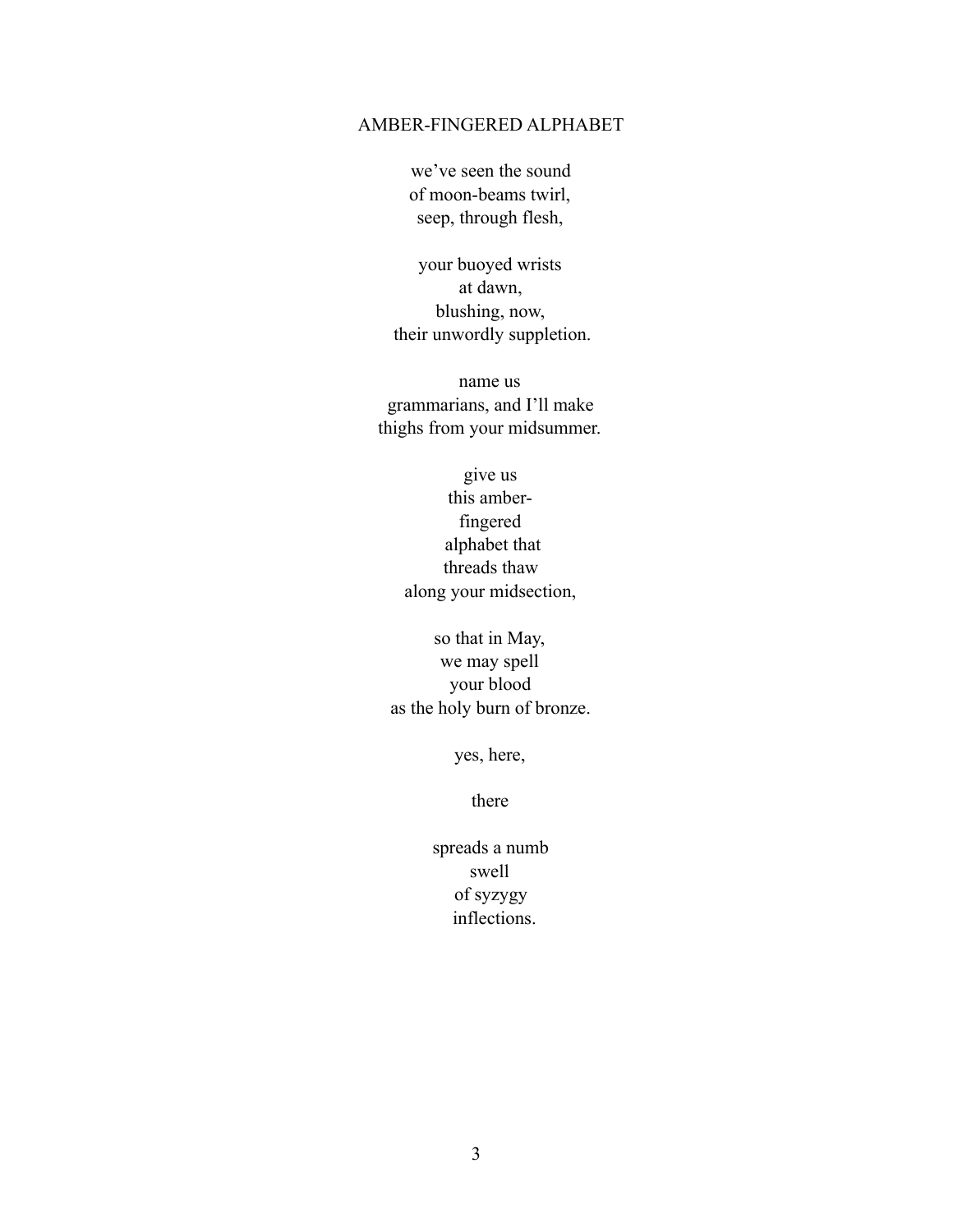# THE DISTANCE BETWEEN RESONANCE

re-sound each flotsam, lunar syllable. pronouncing, tracing, I look to the last somatic light, and to the one, long,

dusked

corpus-strung *vōcem maris*.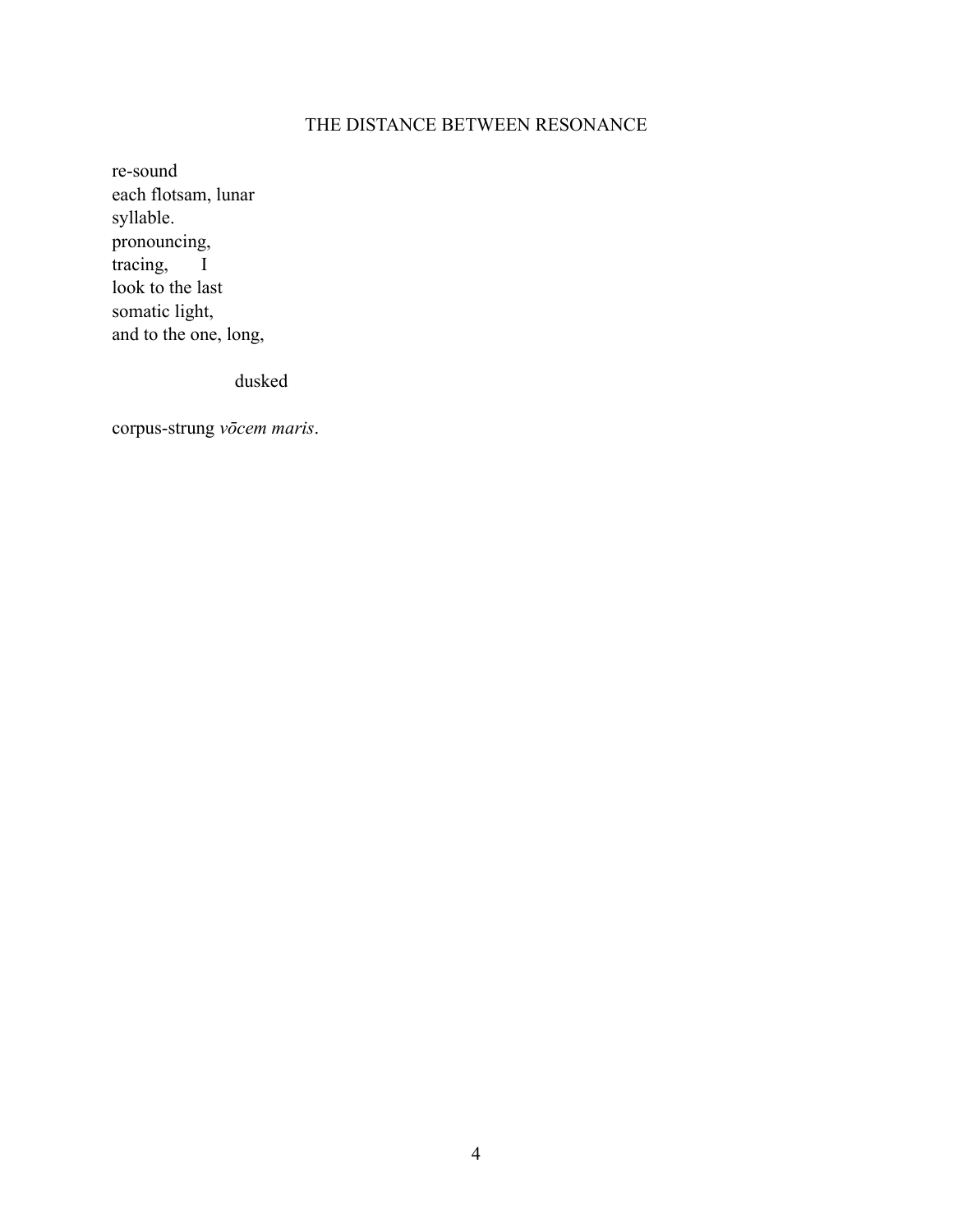## CARNAL MUSIC

*Les âmes y seront à musique. Et tous les intérêts puérilement charnels*

> Souls, there, will be set to music And all interests childishly carnal. — Jules Laforgue

—————

Insomniac rose, pallid marrow,

now your soaked carrion

—————

paints limestone, pants bedrock.

> the beyondless blows blue

through thoughts' roughly

imagined elision-images, "I's" in-betweenness.

—————

there is some sort of *savoir* in a refrain,

into this milkiest of evenings,

—————

that is, this first snow of winter in which we feel your sub-speak,

where

sea-foam eclipses the modality of lost names.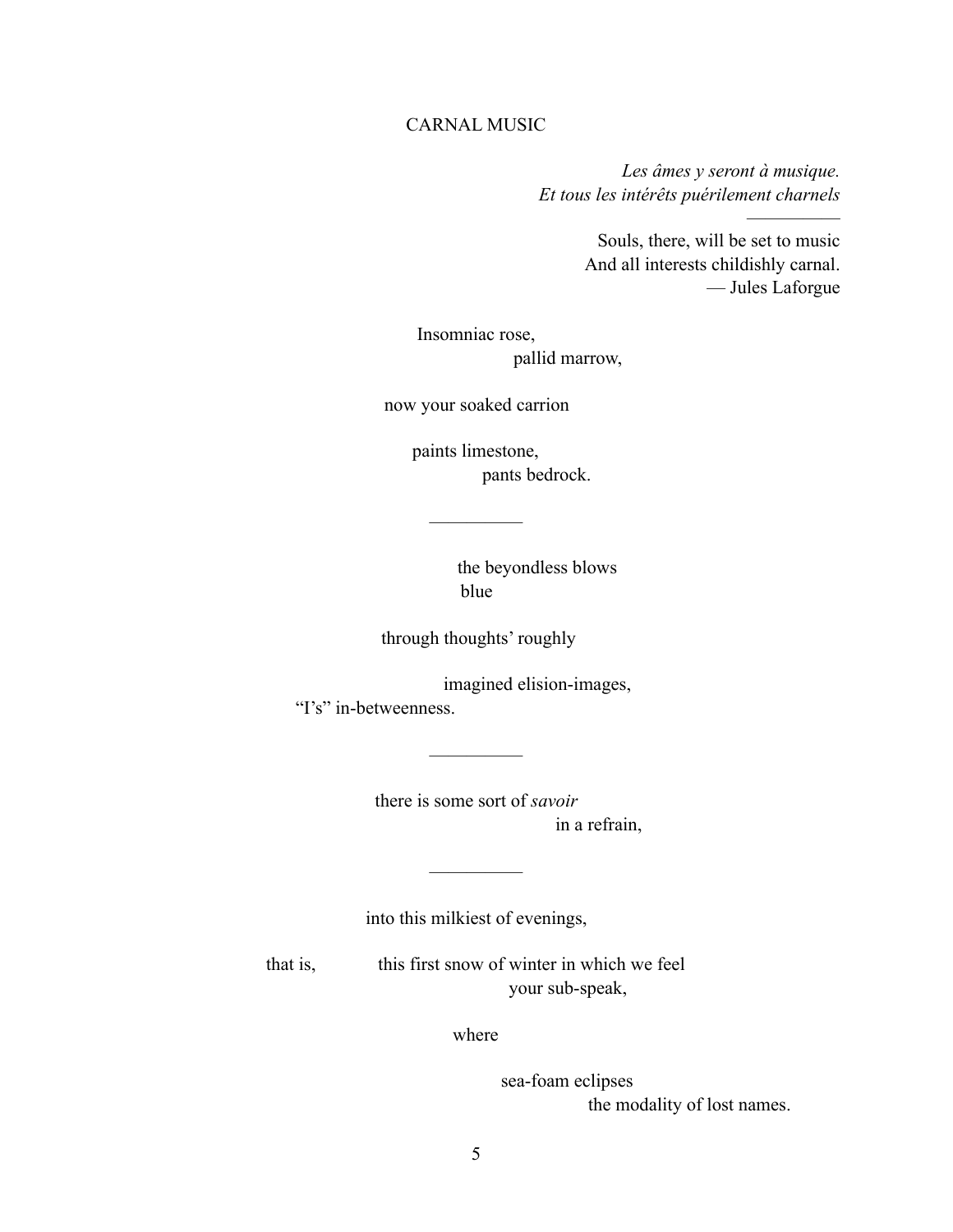an inflection

dreams of its own music through

its own

refracted

flesh

as your whirled petals,

——————

like eyelashes suffocating in moonlight,

let loose from those digraphs, slipping further from the consonants we, now, string together.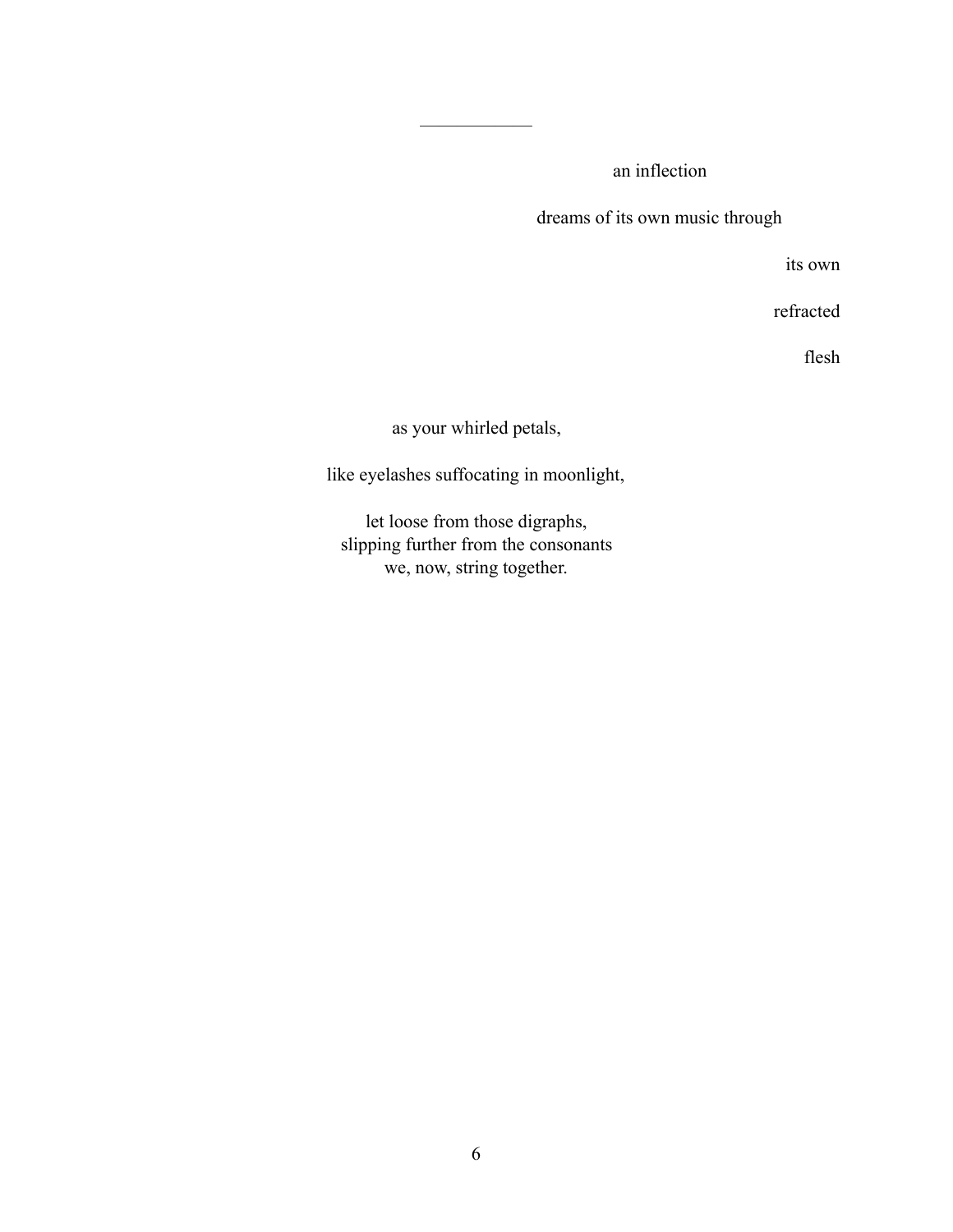## PARENTHETICAL ELSEWHERE(S)

*For Dr. Mark Anderson*

# ticktock tense(s)

aspirate

a pulsating

infix,

a perpetual descent.

candlelight, lavender,

in bottomless blossoms,

hue as they hear their name.

paresthesia in the left leaves of Mallarmé, Donne,

the garden-paths of Sobin,

sea-bent H.D.,

the plosives in Catullus.

there

## being

# no tick without tock,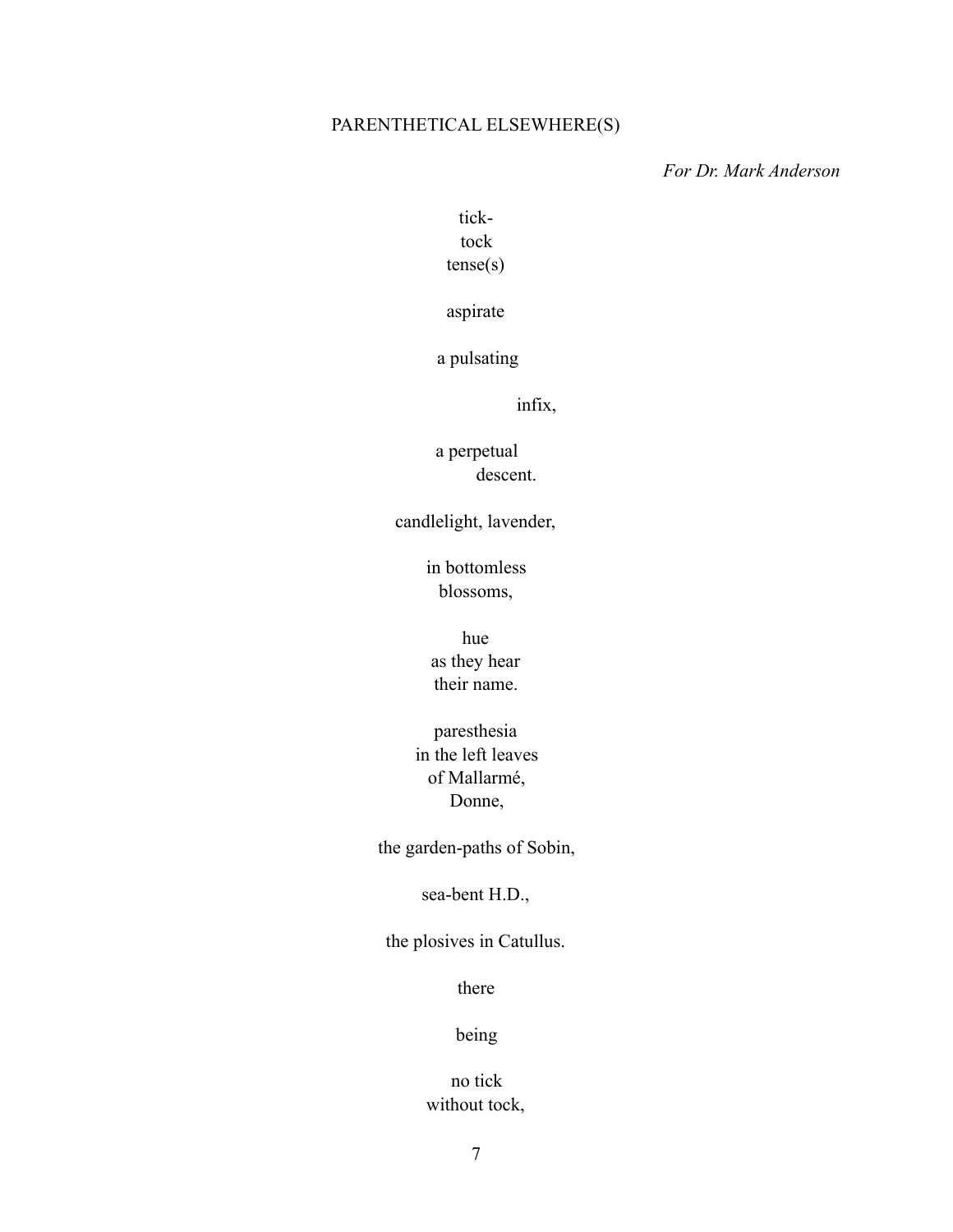# *recitātis*

what the anagrammatic echoed, which marginalia shimmered, a becoming-auditory blown through parenthetical elsewhere(s).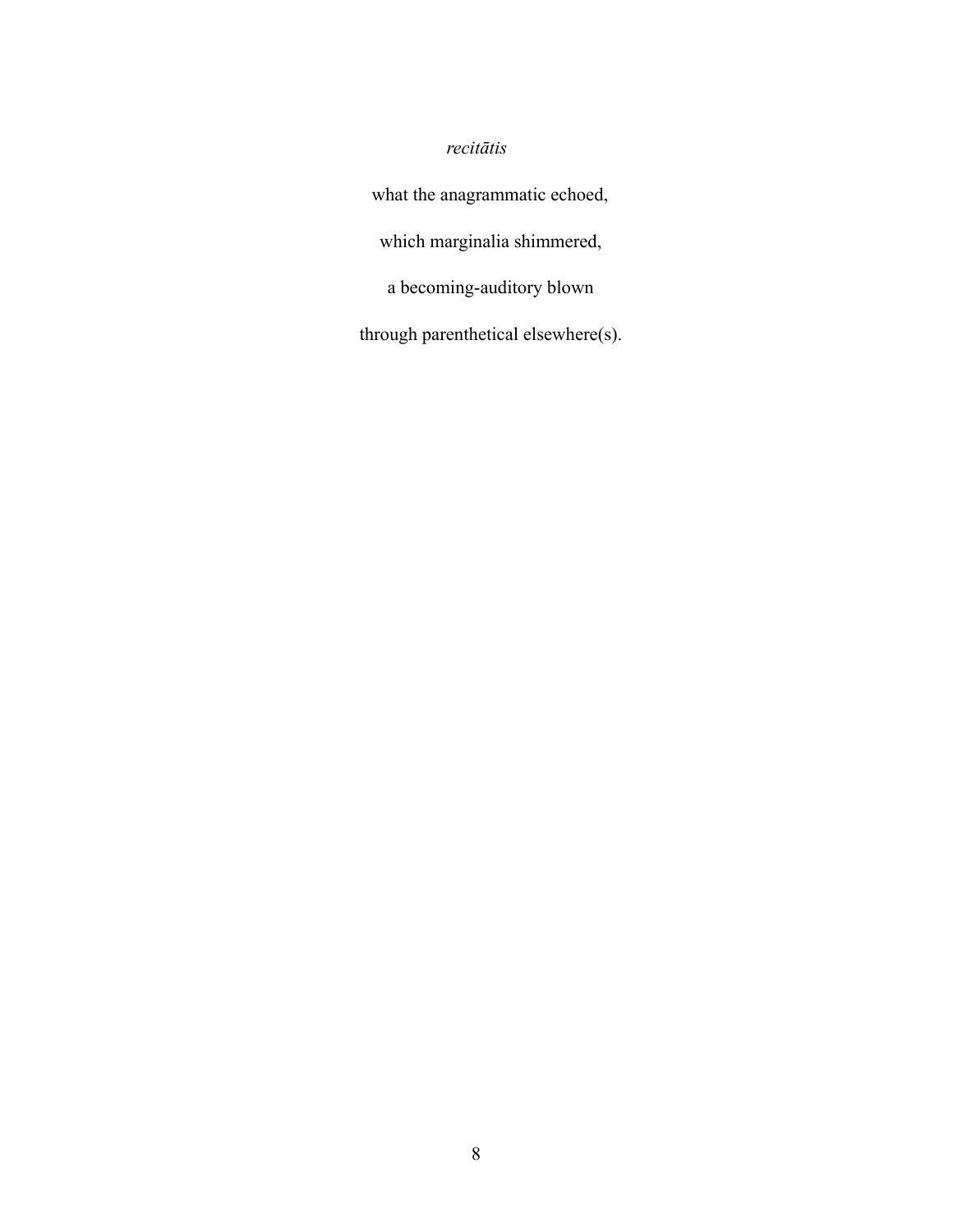## A COLLECTIVE COUNTERPOINT

let sleep spill from sea-blossom, green in snow.

dreams are born in the skull,

music in the skeleton. and wild

*sententiae* follows the wind.

notes of assonance, the hyacinth's syntax

buds in Hopkins.

cutting into compounds

we explore what pastures

stretch:

morphemes, phonemes,

in which land will they roll?

strewn flowers, will you carry

the scent of lovers'

suspended bodies?

springing up

in silent letters, will you tell, make visible,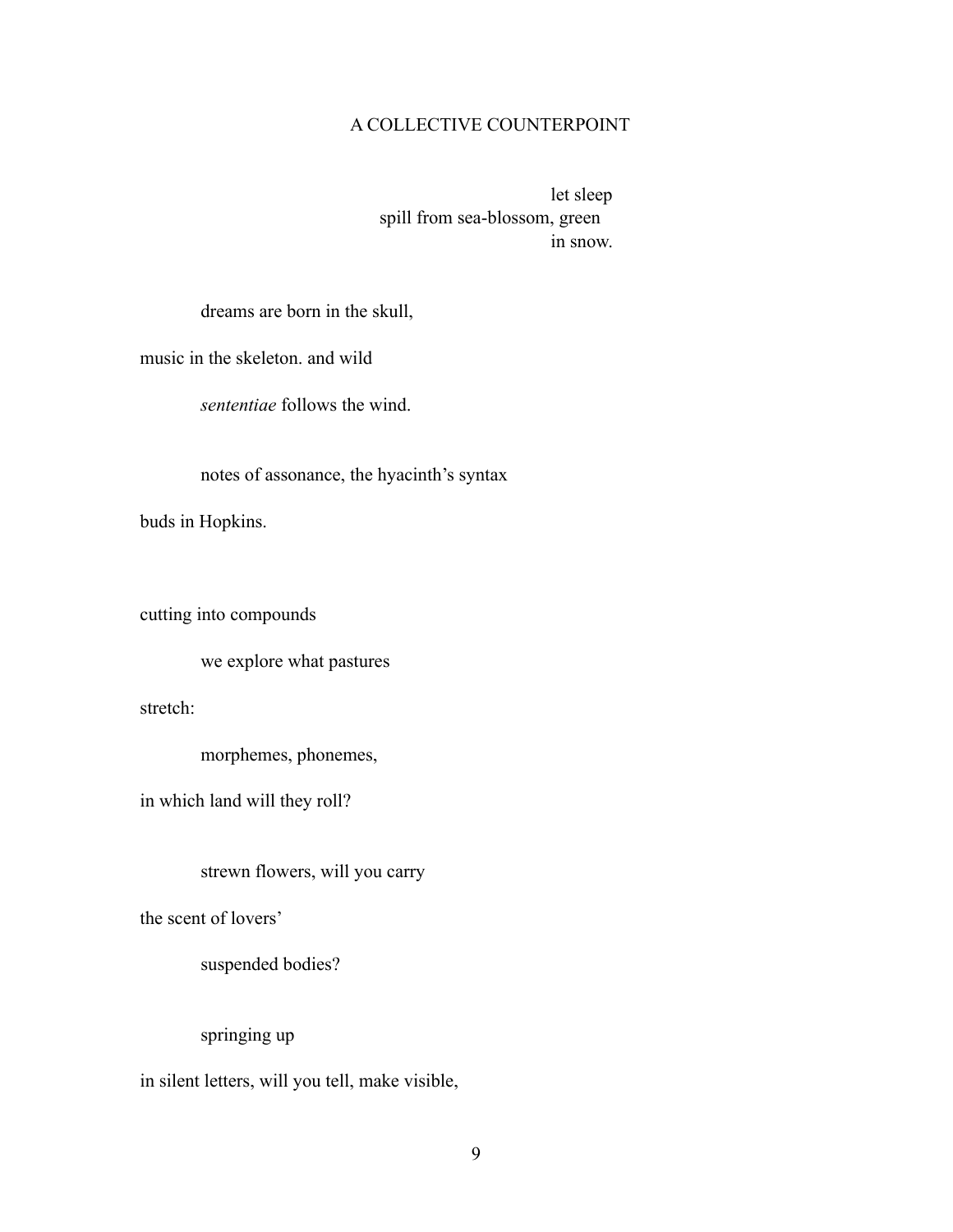the collectively felt sound

of counterpoint?

which syllabic animals graze amongst you now?

the sky tending to its pink, frame

by frame, turns its light onto burials,

onto the shimmering elision

of the-everything-said,

the pulsating, in and out of focus

chiming of unfurling.

with faith in marginalia,

in the fringe of the mother-tongue,

let sleep, green in snow, spill from sea-blossom.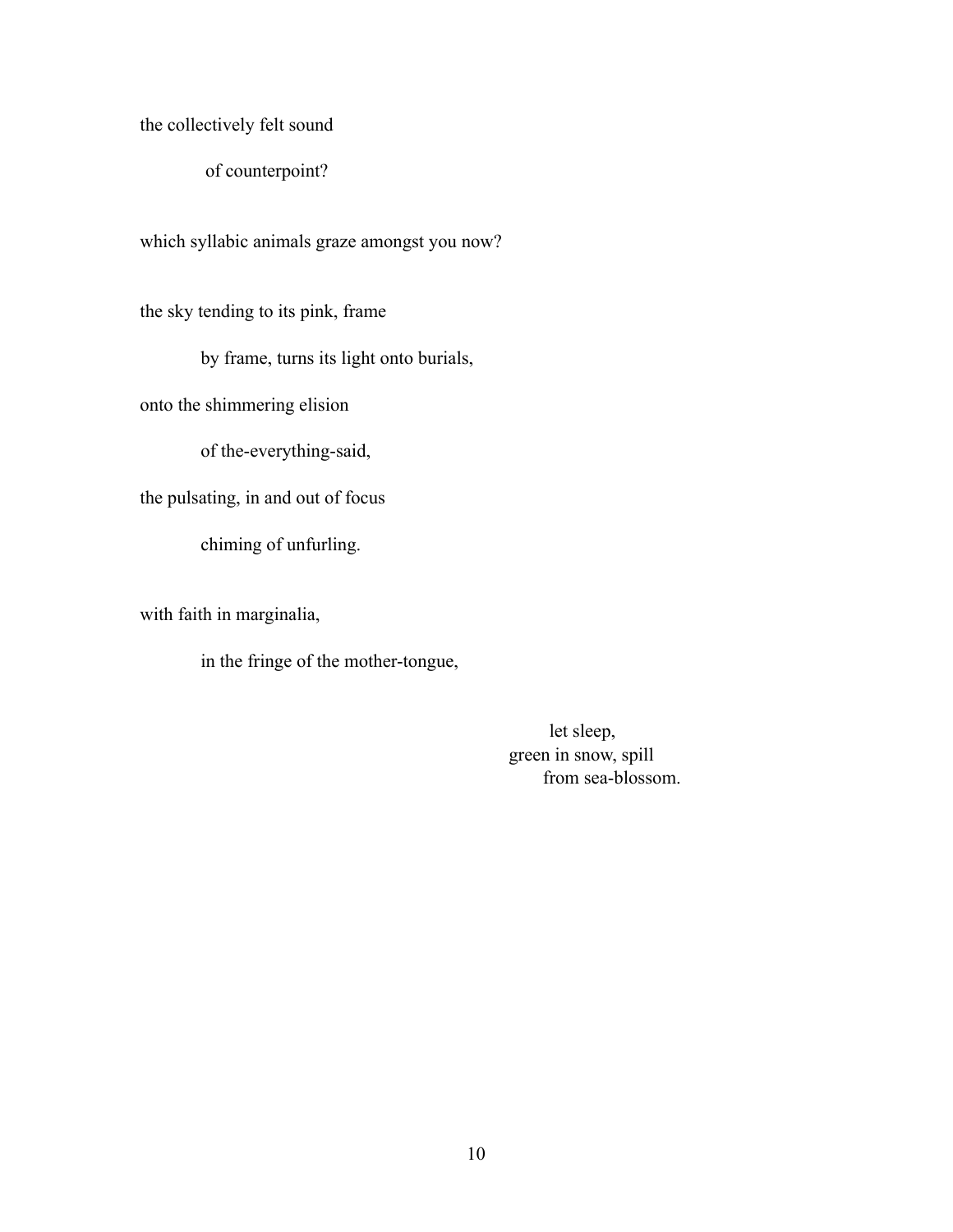#### *DISJECTA MEMBRA NOCTIS*

*And wild desire Falls like black lightning* — Ezra Pound

*a fugue falls*

on our moonlit limbs, my mouths, your pores, our ooze into vestige.

and a lungful of wild desire opens amid raw roses

> as all tendons, every larynx thrusts against this blazing erasure

which breathes our blackened breaths.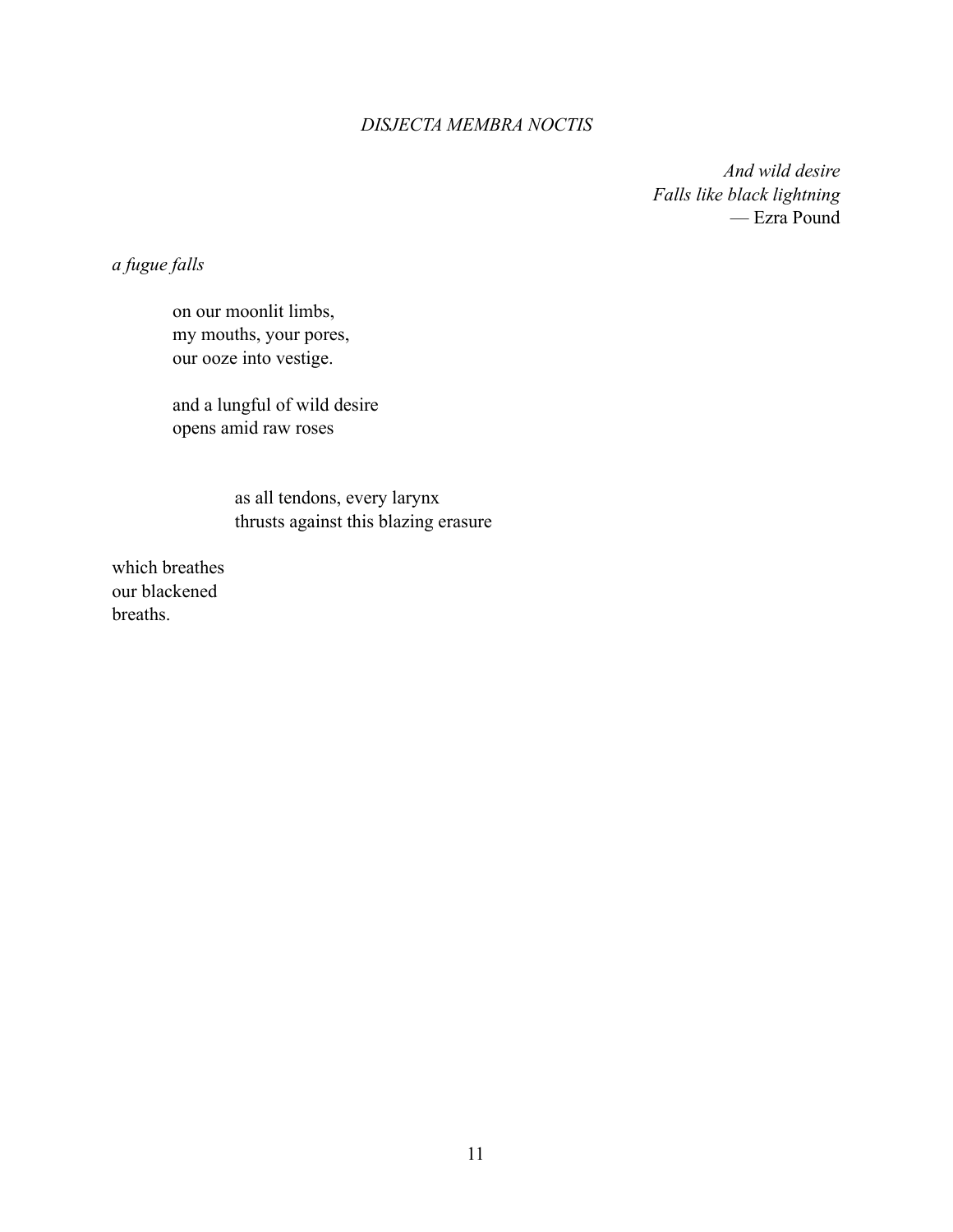# HAZEL

*…runs parallel* 

*to cadence,* 

*inflections* 

*to in-*

*carnations.*

*the ruptured,*

*shivered*

*scents of the sought,*

*those* 

*which*

*espalier*

 *the sky*

*kinetic* 

*…*

*and*

*the hazel winds*

*here*

*like passive voices*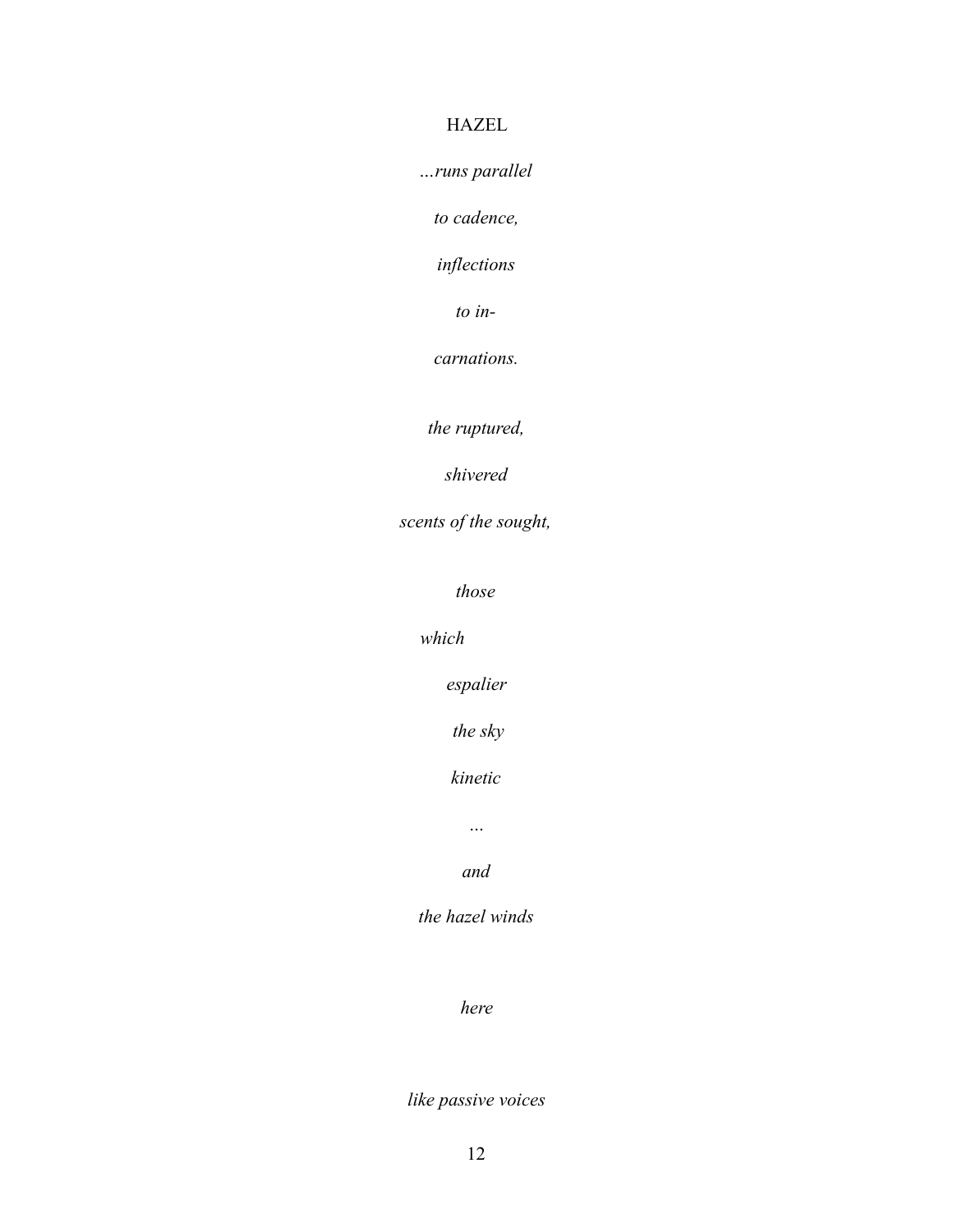*who* 

*reverse, verb,*

*and never* 

*reach*

*their subject…*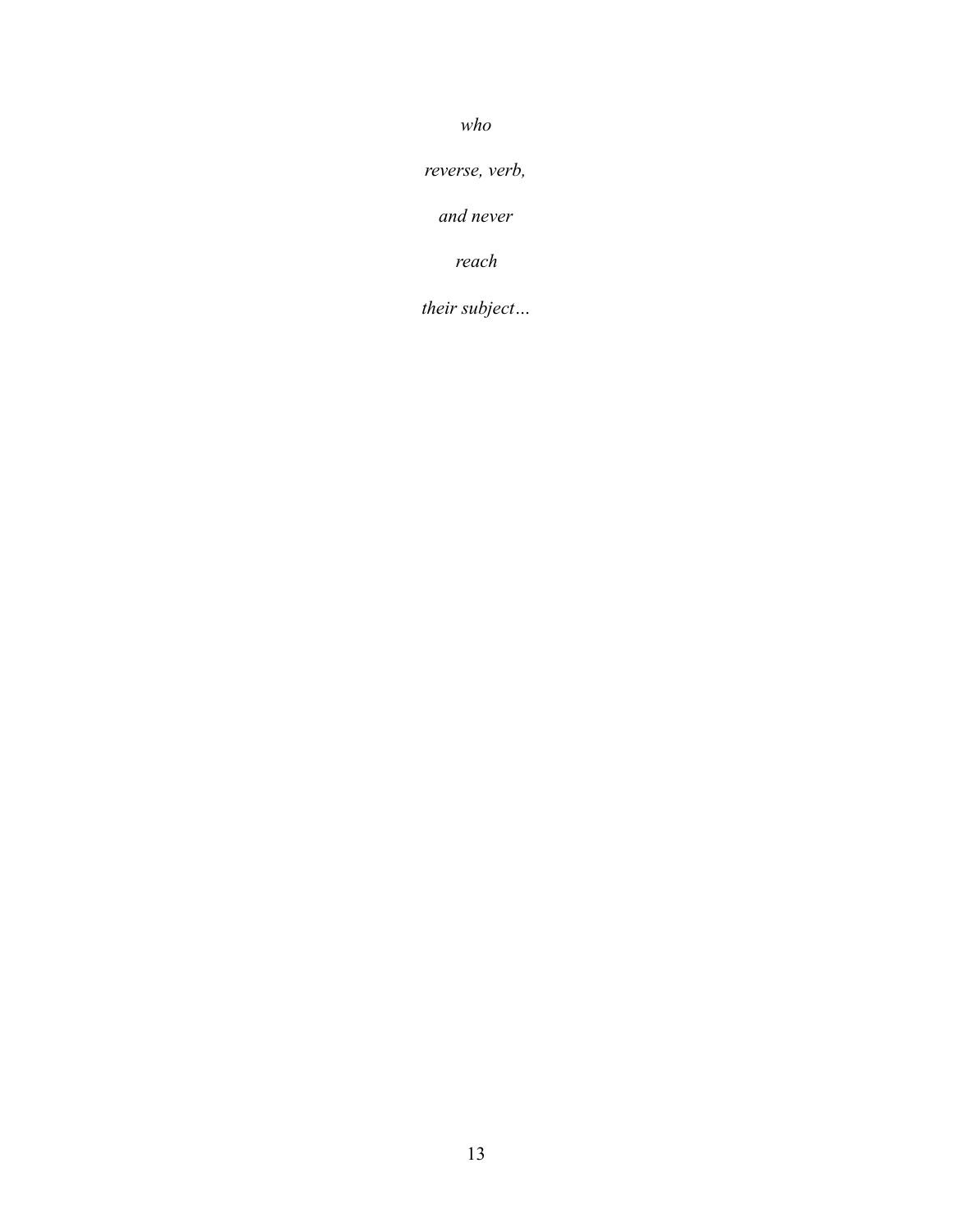## FUGUE

## PRELUDE:

*Distance Dappled with diminish'd trees Spann'd with shadow every one. —* Gerard Manley Hopkins

death is first felt

in the warmth of the mouth.

*On the Stroke of Tongue*:

drink a forest filled with fatigued moans

—a tender *crunch* in dark gulps—

remnants of flesh-mists between shadows stride

the milky way they line

a breath-wrinkle

*On the Stroke of Crunch*:

death is first felt

in the warmth of the mouth

for flowers budding in glint

sorrowful-still shades across skin

skinning and skimming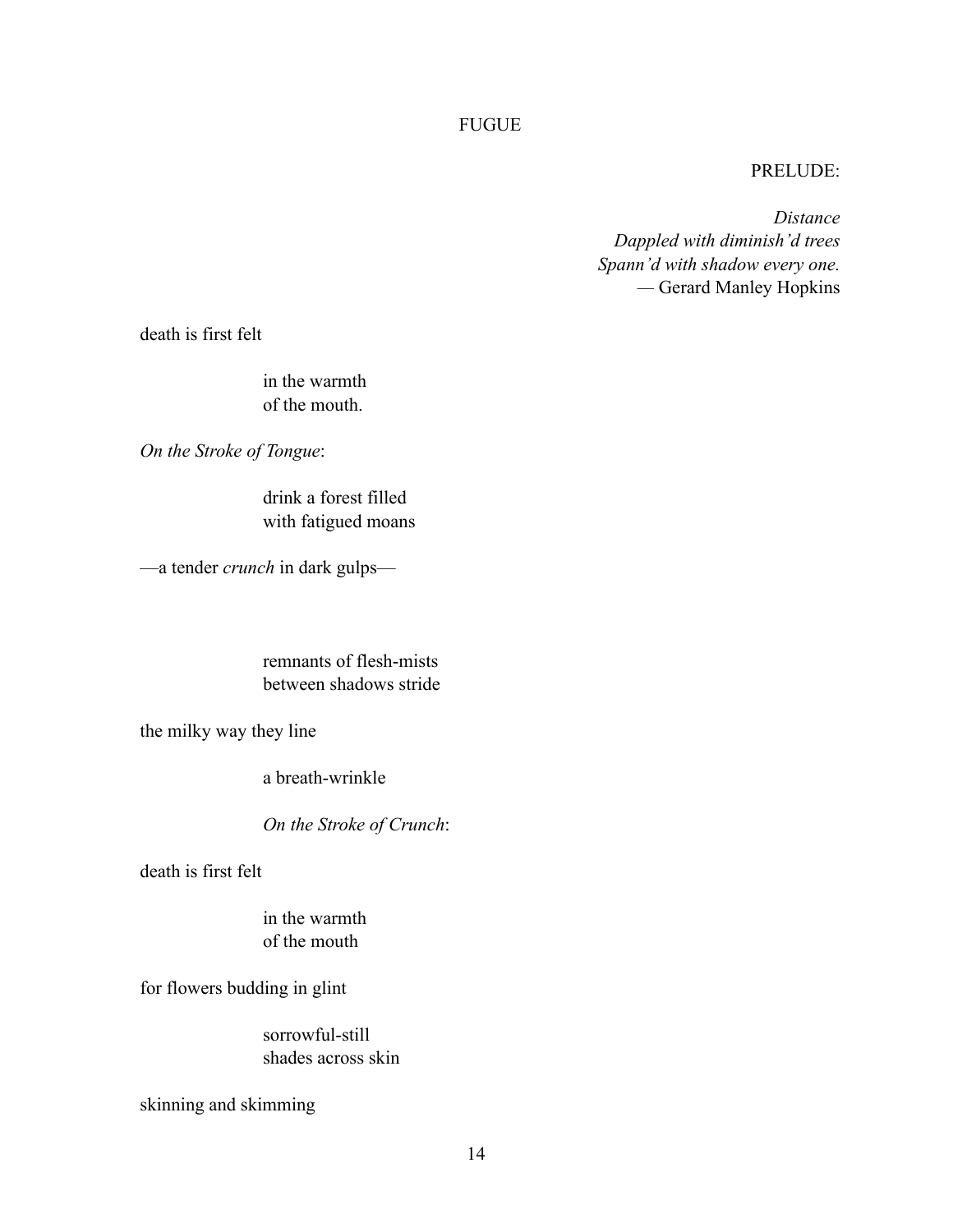until it glistens in *hush*

darkling's deceased gravity

rings the sky in a cognition

as an ear wrings a sputterwrung letter

death is first felt

in the warmth of the mouth

*On the Stroke of Glint:*

sweating space

between bones shrines the yellow stain in a smile

*a punctus contra punctum crunch*

*a mutter the pitter -patter of that sputter*

a misremember rings

glaucoma to glow the insides

of a far skewing sky

its tattered ribbons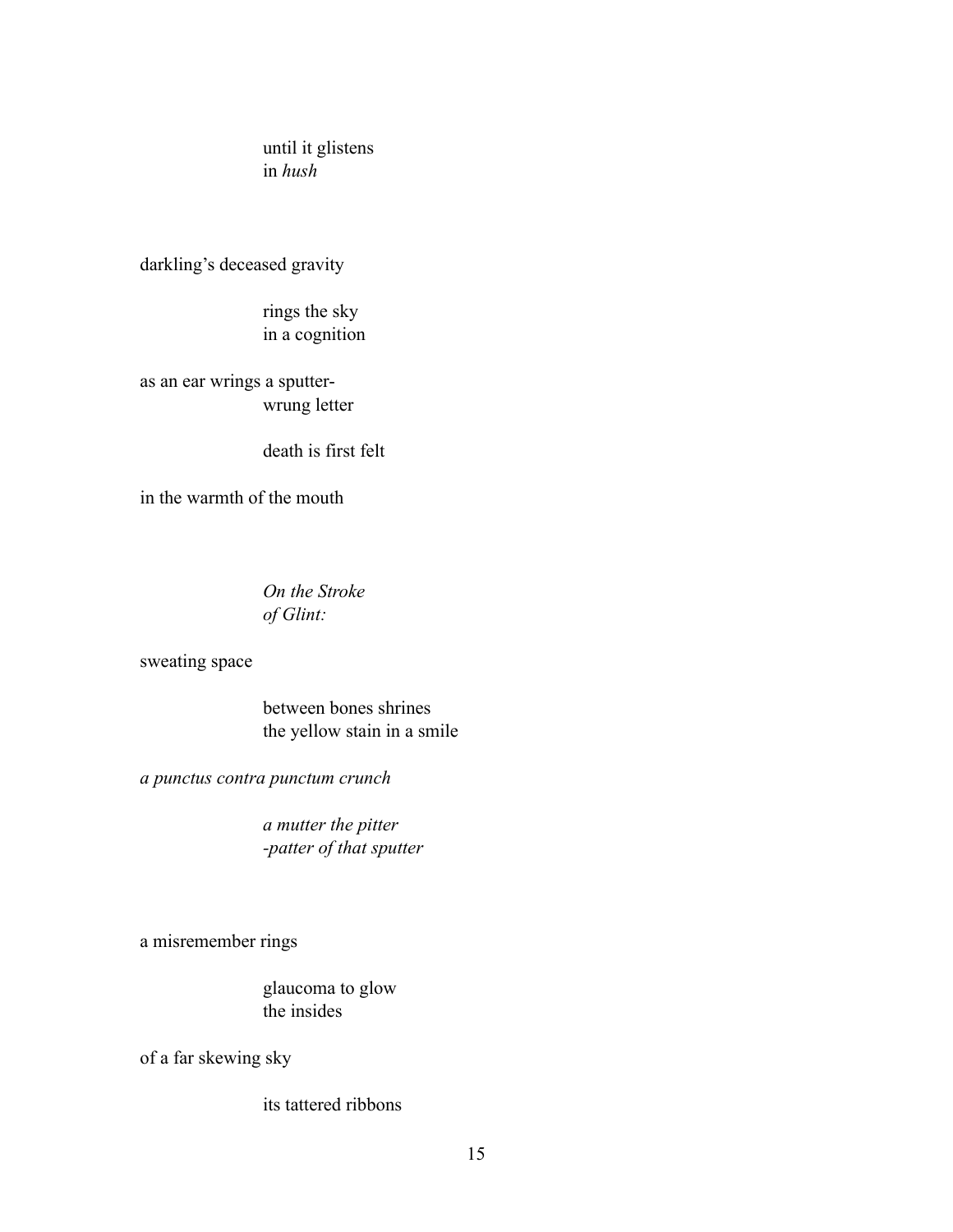that far skewing distance

dappled with

diminished thoughts spanned into slants

upon the scape that follows the land

where death is first felt

in the warmth of the mouth.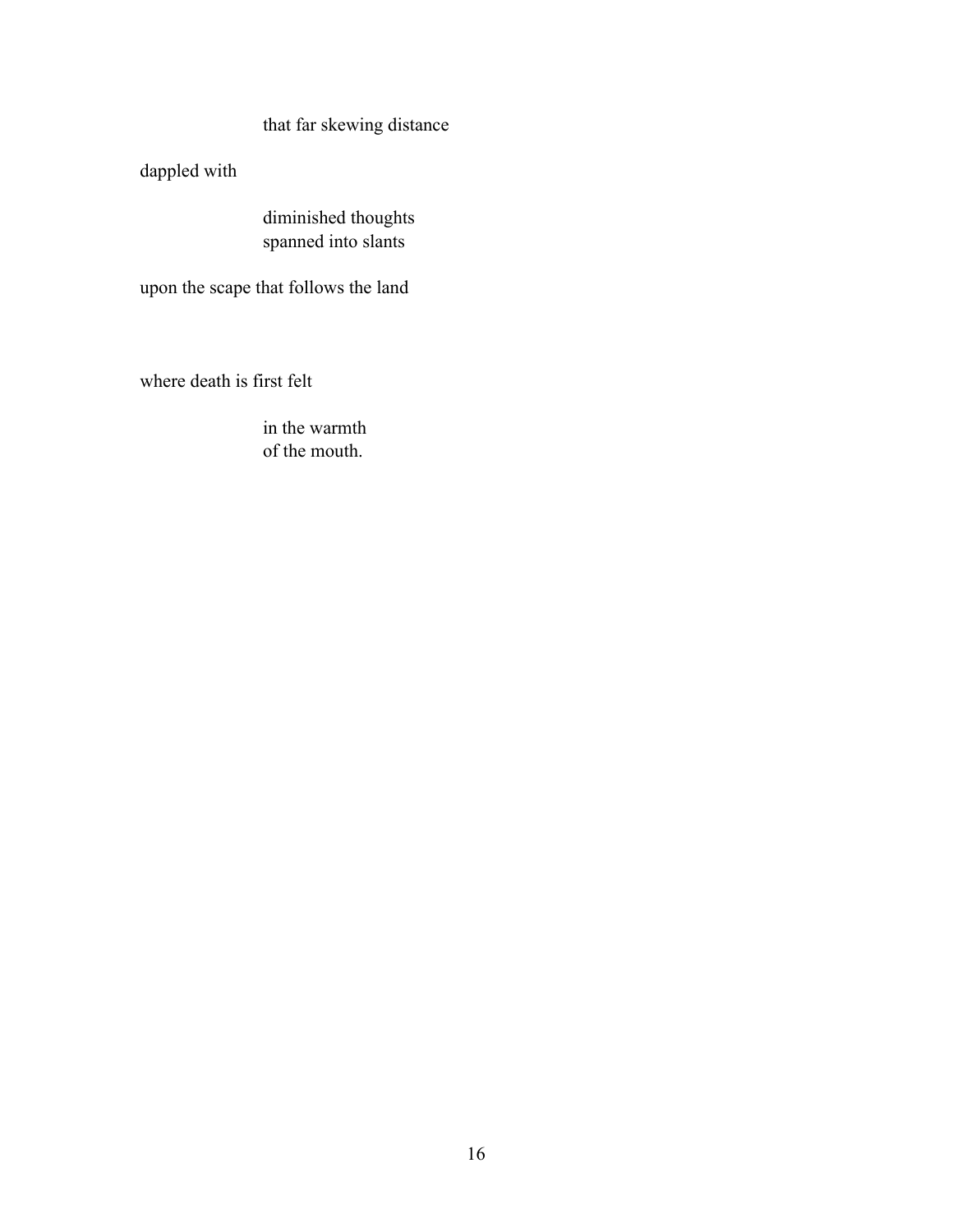I remember homeostasis before

it turned to speech in shallow graves,

before a REM-ember, in flammable veins,

then.

Quickly, atonia amongst the lilacs' atonic l*ilac*

quiver in anagrams.

O infant simulacrum! O claustrophobia!

stand solemn and spell for me

violet light in flower.

fold, once more,

into the tides of scripture,

before the breaths preceding sleep deafen the distance to heaven.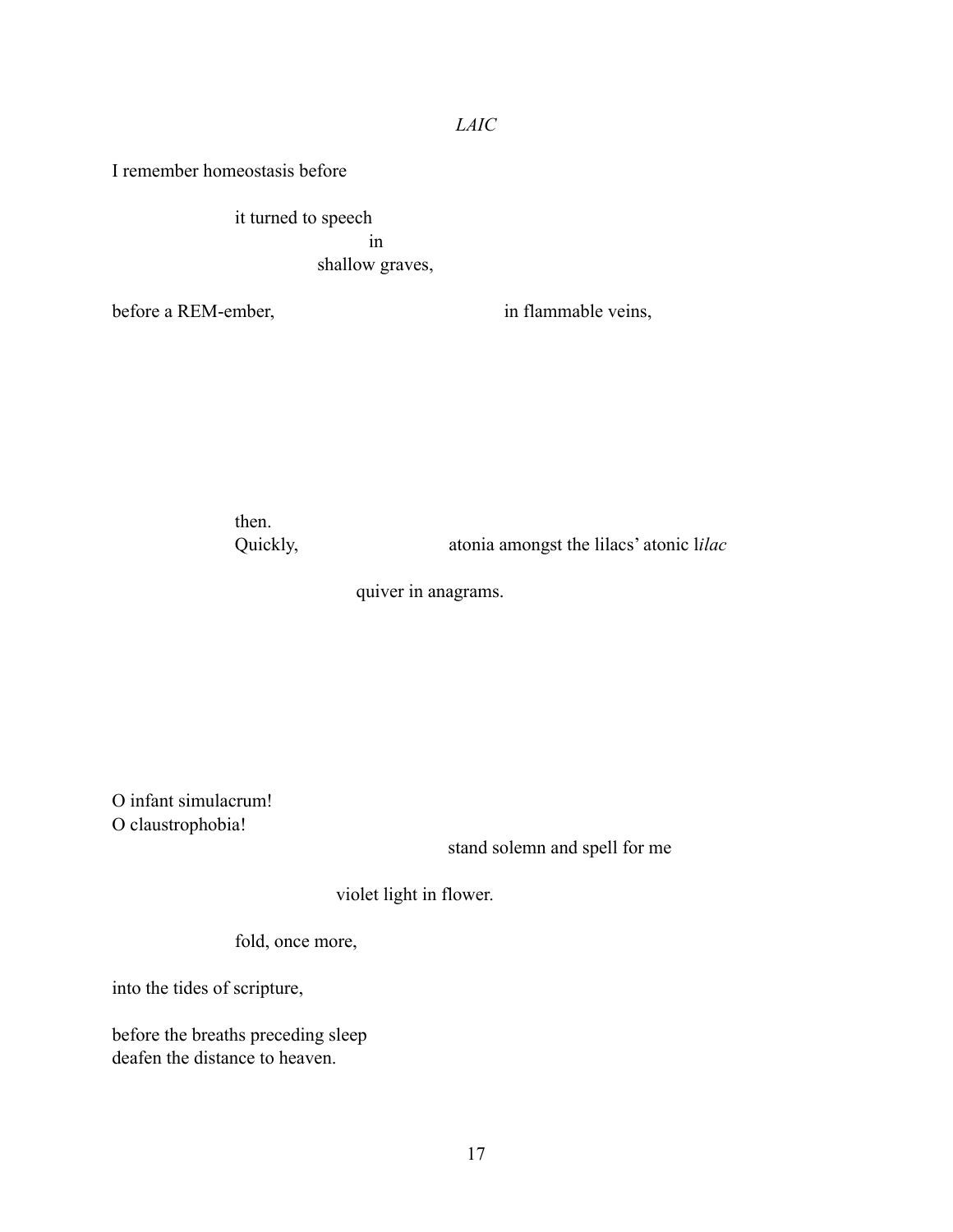#### *SILENTIVM*

Silence played soundly on the one; it chimed; it furthered; it clicked across the square.

France first called these

*Clochers* 

to tick until the plague struck black.

In this same village, perhaps, was the first use of the word.

The spring sun of Autun opens the pale fountains, the windless shutters.

It breaks from Gates of Ivory. It breaks from Gates of Horn.

Such a light may open the door to all the bedrooms in one's life.

The wallpaper, the dimensions————————————————————laid out in the lightness of passing steps, their eyes lead their movement along the street.

He sits by the window.

There's a pain in the room he mourns in the streets he remembers the way to get the blood off his sheets. There's mourning in his chest; there's a pain on his hands.

> This lightness of steps lay in an arabesque.

Silence played soundly on the one; it chimed; it furthered; it clicked across the square.

*Haunt*

——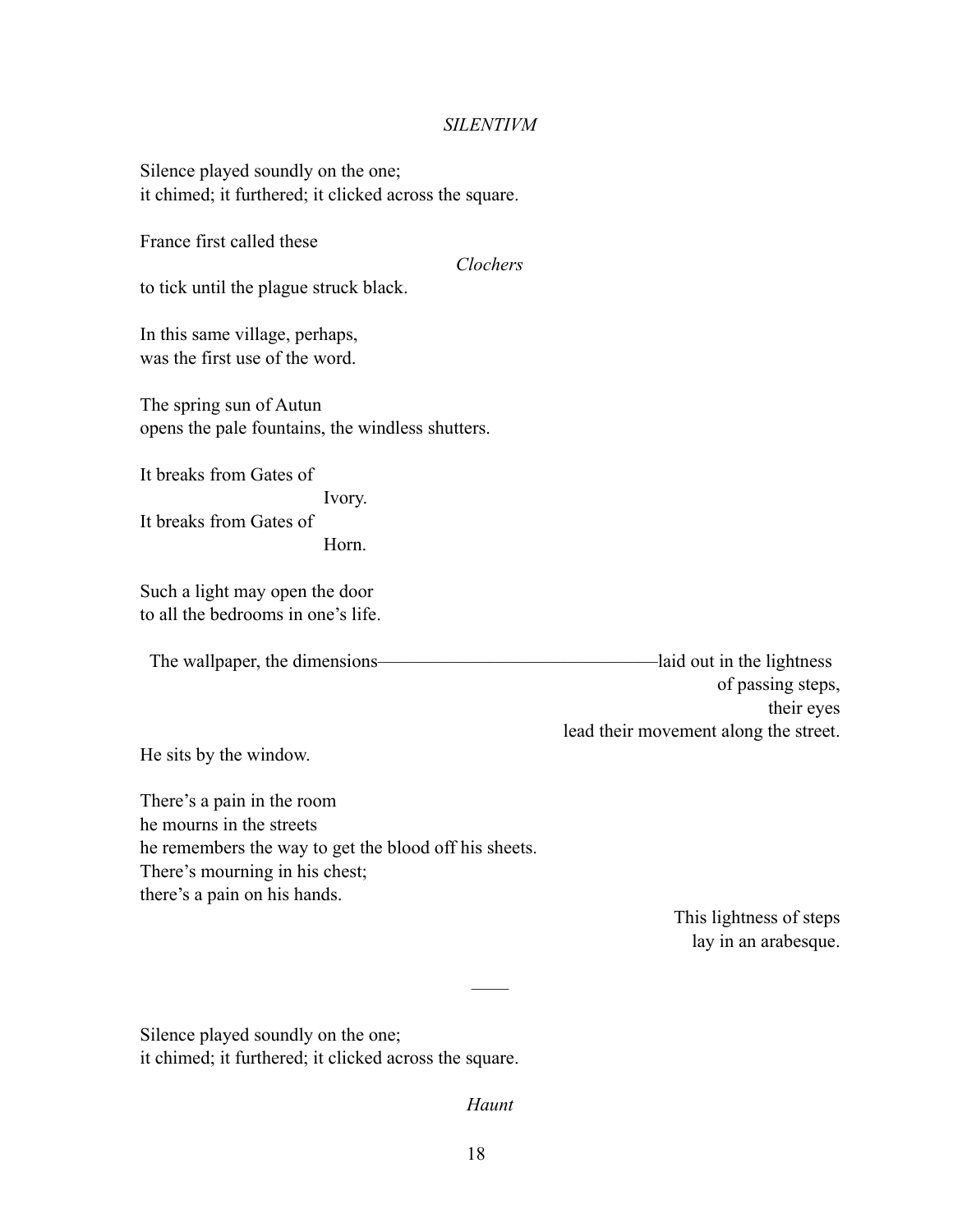has an undeclared origin, *peut-être du français*, maybe from the German.

Vignettes from his breath fog up the window. mannerisms devoid of faces:

a naked knuckle cracking twice in succession,

the rain coming in, one day, but he cannot say when,

like a hand that waves in the darkness of a room solace in the conception of a shadow.

> They circle the Clocktower turning on the hour he notices how their shadows alter on the dial.

He sits suspended in a haunt without a remembered origin, in etymology that no longer stains.

*Blood turns to red, blood turns to light, when it's no longer yours, when it flashes through a cut or is fixed in a corpse.*

Silence played soundly on the one; it chimed; it furthered; it clicked across the square.

| Reverberation                                                     | Reverberacion |
|-------------------------------------------------------------------|---------------|
| The chiming and furthering                                        | of the rain   |
| He sees the light pulsate<br>and the stones in the street soften. |               |
| He hears the bass of the trees<br>and the day in its stillness.   |               |

 $Re$  verb rationem

that he knew:

He watches them turn

and turn

——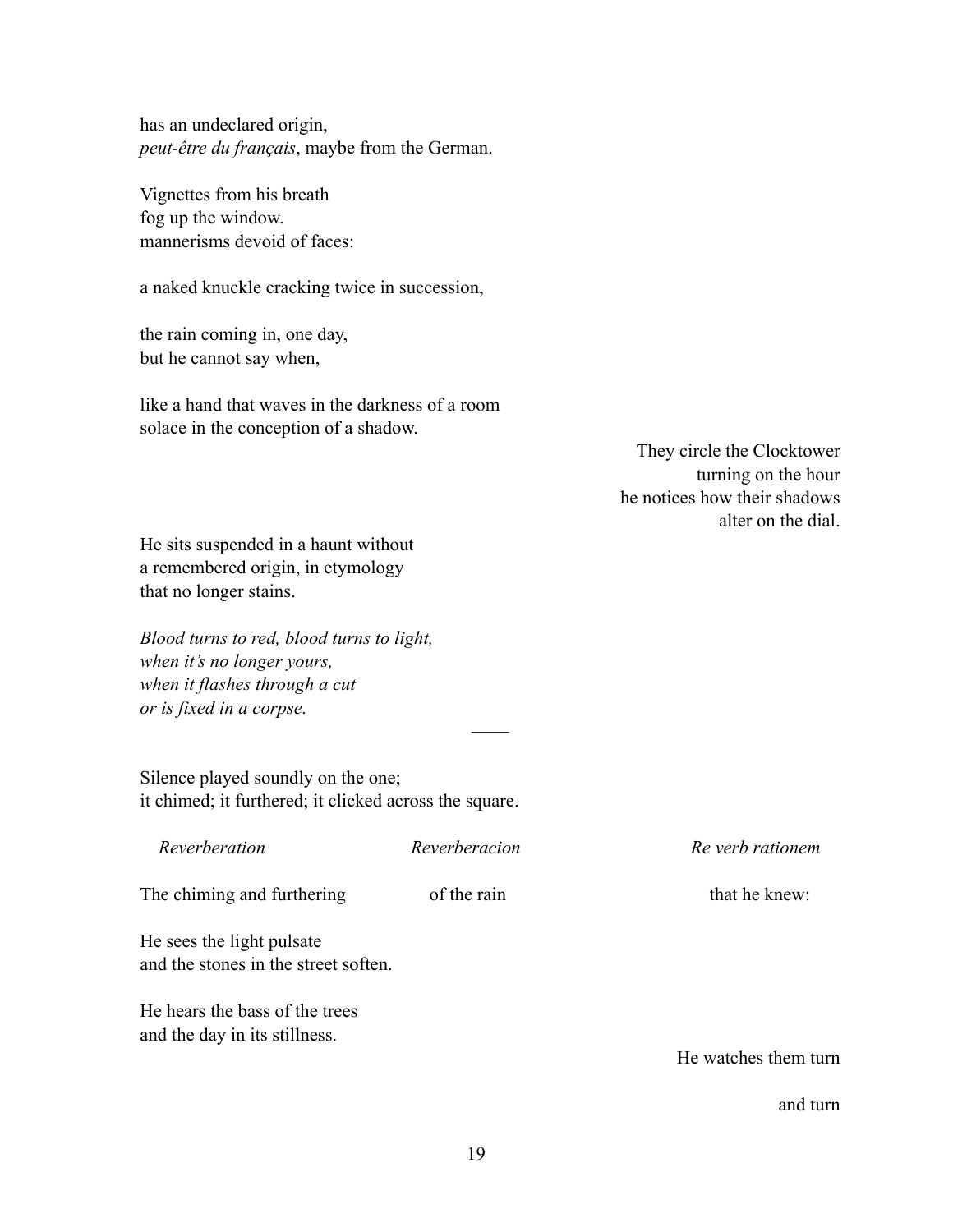and turn

in a sarabande of *slish slosh*

on soil that yields so fluently to youth.